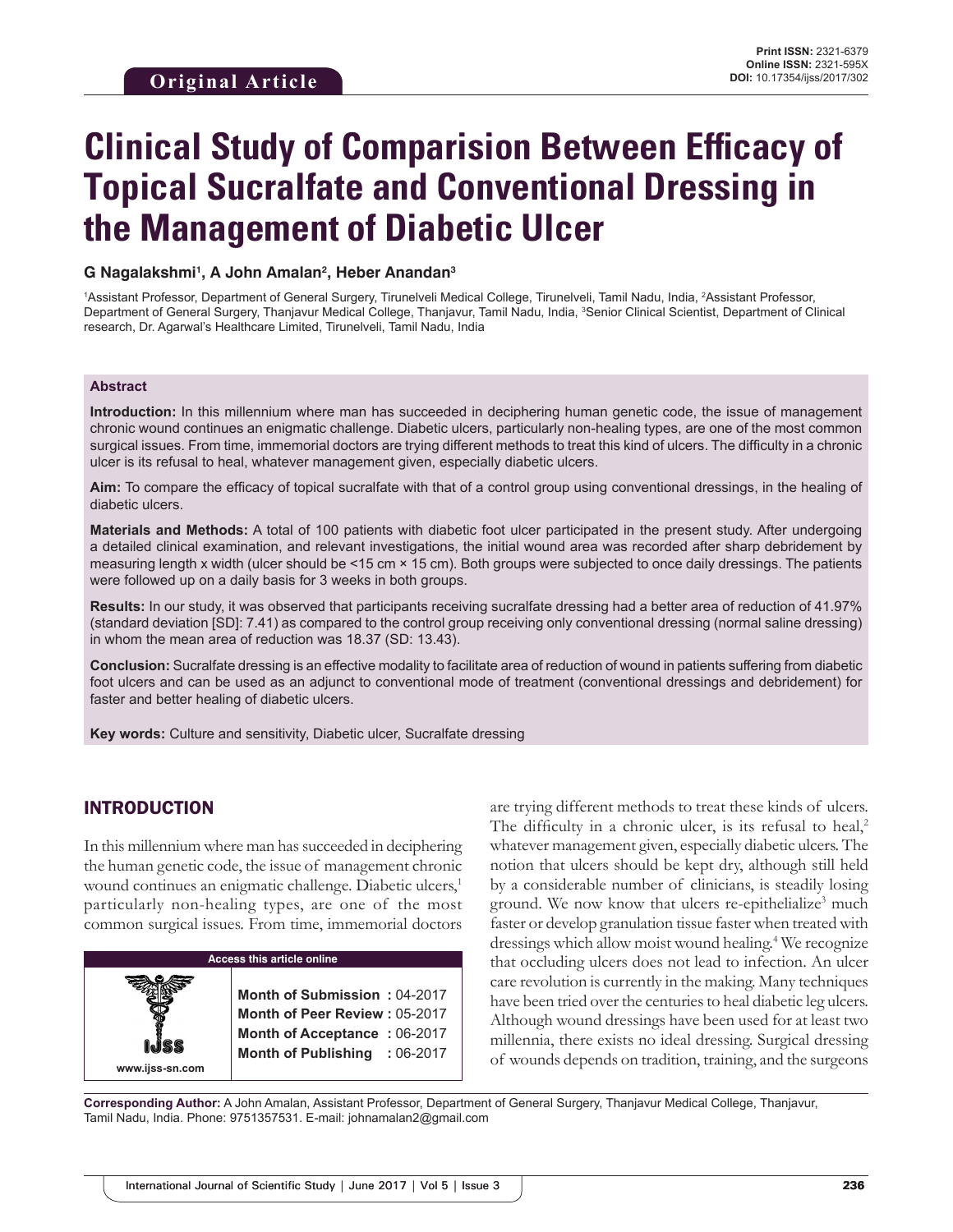own philosophy. During the past 2½ decades, a wide range of innovative dressings has been introduced. People have tried various non-conventional topical therapies in wound healing, such as *Aloe vera*, benzoyl peroxide, collagen,<sup>5,6</sup> gentian violet, impregnated gauze, topical phenytoin, mercurochrome, oxygen therapy,<sup>7</sup> sugar, and vinegar. Studies have also proven that topical sucralfate promotes healing of decubitus ulcers, venous stasis ulcers,<sup>8</sup> traumatic wounds, burns, trophic ulcers and was seen to be superior management of diabetic ulcers.

### **Aim**

To compare the efficacy of topical sucralfate with that of a control group using conventional dressings, in the healing of diabetic ulcers.

# MATERIALS AND METHODS

This prospective study was conducted in Department of Surgery, Tirunelveli Medical College Hospital, Tirunelveli. Patients with long-standing diabetic ulcers (>2 weeks) were included, 50 patients in the study group, 50 patients in control group were randomly allocated.

#### **Inclusion Criteria**

Patients between 12 and 75 years of age, duration of the diabetic ulcer more than 2 weeks, the size of ulcer <15 cm  $\times$ 15 cm, patients giving consent for topical sucralfate therapy.

#### **Exclusion Criteria**

Pulseless limb, immunocompromised patients, associated septicemia and osteomyelitis, skin malignancies, diabetic ketoacidosis, exposed bones, tendon, and charcot joint. Of 100 patients, 50 took treatment in the form of conventional normal saline dressings, and 50 took treatment with sucralfate dressing. Off-loading of pressure from the affected area and no antibiotics were used in both groups. Photographs of the ulcers before and after the dressings were taken, along with culture and sensitivity of the ulcers before and after the dressings. After undergoing a detailed clinical examination, and relevant investigations, the initial wound area was recorded after sharp debridement by measuring length x width (ulcer should be  $\leq$ 15 cm  $\times$ 15 cm). Both groups were subjected to once daily dressings. The patients were followed up on a daily basis for 3 weeks in both groups. The outcome that is the area of the target ulcer was measured by planimetry using a transparent graph sheet. Results were calculated using Student's test.

# RESULTS

The mean age in the study group was 58.88 years and in the control group was 62.28 years (Table 1).

Incidences of diabetic ulcers were more in males (57.00%) as compared to females (43.00%) (Table 2).

In this study, 27.00% of the ulcers were traumatic in origin. 73.00% were spontaneous in origin (Table 3).

30.00% of the patients had an ulcer on the dorsal surface of the forefoot, and 13.00% had ulcers on the medial malleoli. About 51.00% on the plantar aspect and about 6.00% on the lateral malleoli (Tables 4 and 5).

Negative culture in 46 patients in the study group whereas 49 patients in the control group still had a positive culture.

Diabetic ulcers in the study group had better mean percentage reduction of area 41.97% (standard deviation [SD]: 7.41) as compared to the control group which had mean percentage reduction of area was 18.37% (SD: 13.43) the difference in the mean 23.6% of reduction of area of the two groups where studied using independent sample T-test was found to be significant  $(P < 0.0001)$  (Table 6).

### **Table 1: Age distribution**

| Age                  | <b>Mean±SD</b> |
|----------------------|----------------|
| Control              | 62.28±6.94     |
| Study                | 58.88±10.18    |
| CD Ctondord doubtion |                |

SD: Standard deviation

| <b>Table 2: Gender distributions</b> |      |        |  |
|--------------------------------------|------|--------|--|
| Gender                               | Male | Female |  |
| Control                              | 31   | 19     |  |
| Study                                | 26   | 24     |  |

| Table 3: Onset |                    |                  |  |
|----------------|--------------------|------------------|--|
| Onset          | <b>Spontaneous</b> | <b>Traumatic</b> |  |
| Control        | 40                 | 10               |  |
| Study          | 33                 | 17               |  |

# **Table 4: Area of reduction**

| Onset                  | <b>Mean±SD</b>   | P value          |          |
|------------------------|------------------|------------------|----------|
|                        | <b>Control</b>   | <b>Study</b>     |          |
| Spontaneous            | 19.08±14.75      | $41.93 \pm 8.35$ | < 0.0001 |
| Traumatic              | $15.54 \pm 5.35$ | 42.05±5.33       | < 0.0001 |
| SD: Standard deviation |                  |                  |          |

| <b>Table 5: Site</b> |    |    |    |            |
|----------------------|----|----|----|------------|
| <b>Site</b>          |    |    | MМ | .M         |
| Control              | 16 | 26 | G  |            |
| Study                | 14 | 25 |    | $\sqrt{2}$ |